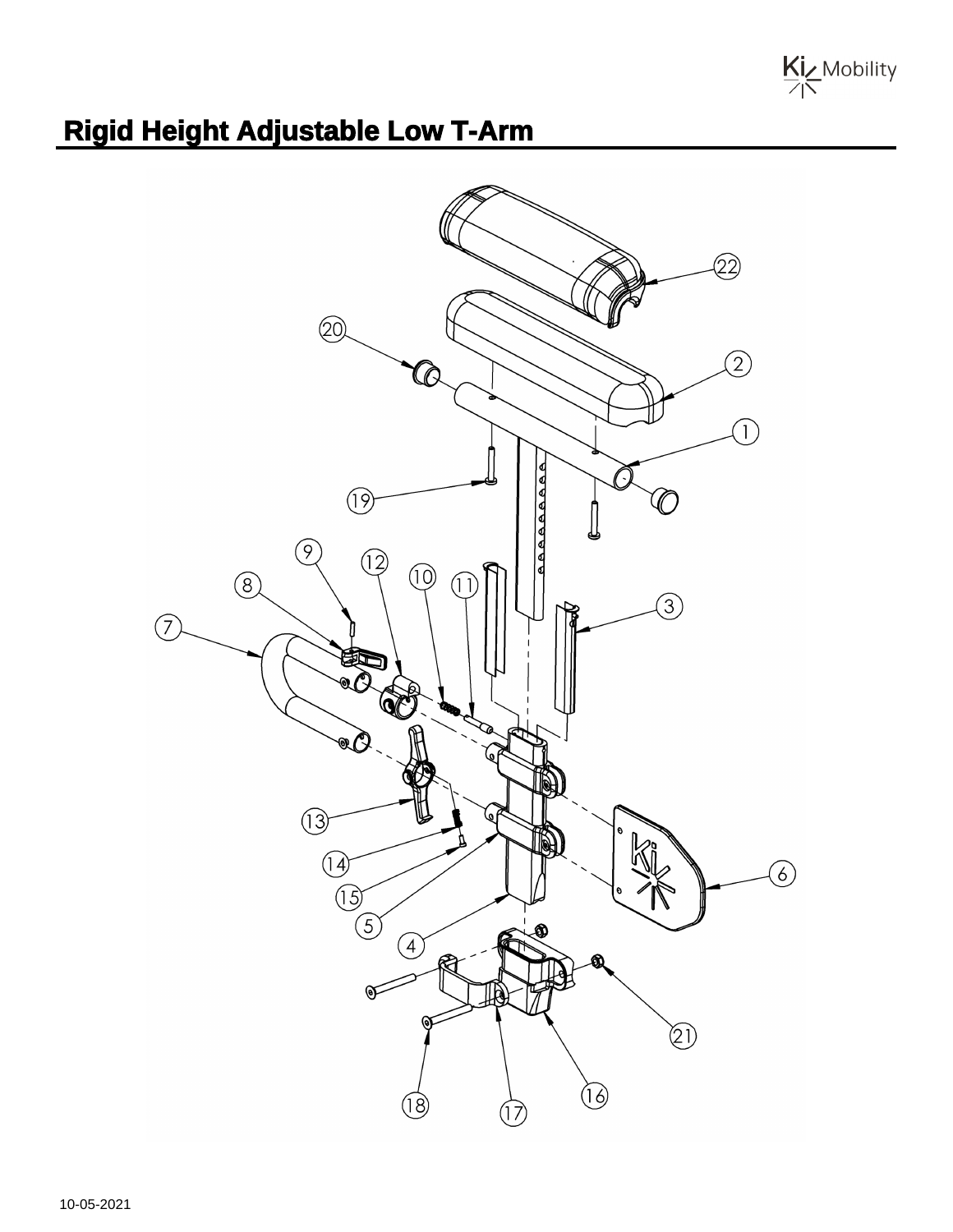| <b>Item Number</b>                      | <b>Part Number</b> | <b>Description</b>                                                            | Quantity    | <b>Retail</b> |
|-----------------------------------------|--------------------|-------------------------------------------------------------------------------|-------------|---------------|
| 1a, 2b, 3-18,<br>19a, 20-21             | 113460             | Height Adj T-Arm Assm Low, Desk w/ Std Pad<br>and TSU/RG Receiver PAIR        |             | \$419.56      |
| 1a, 2b, 3-18,<br>19a, 20-21             | 113444             | Height Adj T-Arm Assm Low, Desk w/ Std Pad<br>and TSU/RG Receiver Right       | 1           | \$209.78      |
| 1a, 2b, 3-18,<br>19a, 20-21             | 113445             | Height Adj T-Arm Assm Low, Desk w/ Std Pad<br>and TSU/RG Receiver Left        | 1           | \$209.78      |
| 1a, 2b, 3-15,<br>19a, 20                | 503167             | Height Adj T-Arm Assm Low, Desk w/ Std Pad<br>Right                           | 1           | \$160.81      |
| 1a, 2b, 3-15,<br>19a, 20                | 503168             | Height Adj T-Arm Assm Low, Desk w/ Std Pad<br>Left                            | 1           | \$160.81      |
| 1b, 2a, 3-18,<br>19a, 20-21             | 113461             | Height Adj T-Arm Assm Low, Full w/ Std Pad and<br><b>TSU/RG Receiver PAIR</b> | 1           | \$419.56      |
| 1b, 2a, 3-18,<br>19a, 20-21             | 113446             | Height Adj T-Arm Assm Low, Full w/ Std Pad and<br>TSU/RG Receiver Right       | 1           | \$209.78      |
| 1b, 2a, 3-18,<br>19a, 20-21             | 113447             | Height Adj T-Arm Assm Low, Full w/ Std Pad and<br><b>TSU/RG Receiver Left</b> | 1           | \$209.78      |
| 1b, 2a, 3-15,<br>19a, 20                | 503169             | Height Adj T-Arm Assm Low, Full w/ Std Pad<br>Right                           | $\mathbf 1$ | \$160.81      |
| 1b, 2a, 3-15,<br>19a, 20                | 503170             | Height Adj T-Arm Assm Low, Full w/ Std Pad Left                               | 1           | \$160.81      |
| 1a, 3-18, 19b,<br>20-21, 22b            | 113462             | Height Adj T-Arm Assm Low, Desk w/ Waterfall<br>Pad and TSU/RG Receiver PAIR  | 1           | \$437.88      |
| 1a, 3-18, 19b,<br>20-21, 22b            | 113448             | Height Adj T-Arm Assm Low, Desk w/ Waterfall<br>Pad and TSU/RG Receiver Right | 1           | \$218.94      |
| 1a, 3-18, 19b,<br>20-21, 22b            | 113451             | Height Adj T-Arm Assm Low, Desk w/ Waterfall<br>Pad and TSU/RG Receiver Left  | 1           | \$218.94      |
| 1a, 3-15, 19b,<br>20, 23b               | 503183             | Height Adj T-Arm Assm Low, Desk w/ Waterfall<br>Pad Right                     | 1           | \$169.97      |
| 1a, 3-15, 19b,<br>20, 23b               | 503184             | Height Adj T-Arm Assm Low, Desk w/ Waterfall<br>Pad Left                      | $\mathbf 1$ | \$169.97      |
| 1b, 3-18, 19b,<br>20-21, 22a            | 113463             | Height Adj T-Arm Assm Low, Full w/ Waterfall<br>Pad and TSU/RG Receiver PAIR  | 1           | \$437.88      |
| 1b, 3-18, 19b,<br>20-21, 22a            | 113449             | Height Adj T-Arm Assm Low, Full w/ Waterfall<br>Pad and TSU/RG Receiver Right | 1           | \$218.94      |
| 1b, 3-18, 19b,<br>20-21, 22a            | 113450             | Height Adj T-Arm Assm Low, Full w/ Waterfall<br>Pad and TSU/RG Receiver Left  | 1           | \$218.94      |
| 1b, 3-15, 19b,<br>20, 23a               | 503185             | Height Adj T-Arm Assm Low, Full w/ Waterfall<br>Pad Right                     | 1           | \$169.97      |
| $\overline{1b}$ , 3-15, 19b,<br>20, 23a | 503186             | Height Adj T-Arm Assm Low, Full w/ Waterfall<br>Pad Left                      | 1           | \$169.97      |
| 1a, 3-15, 20                            | 002681             | Arm T Height Adj Low, Desk Right Assembly                                     | 1           | \$134.01      |
| 1a, 3-15, 20                            | 002682             | Arm T Height Adj Low, Desk Left Assembly                                      | 1           | \$134.01      |
| 1b, 3-15, 20                            | 002683             | Arm T Height Adj Low, Full Right Assembly                                     | 1           | \$134.01      |
| 1b, 3-15, 20                            | 002684             | Arm T Height Adj Low, Full Left Assembly                                      | 1           | \$134.01      |
| 1a, 20                                  | 002648             | Post Weldment, T-Arm, Low, Desk                                               | 1           | \$67.08       |
| 1b, 20                                  | 002649             | Post Weldment, T-Arm, Low, Full                                               | 1           | \$69.35       |